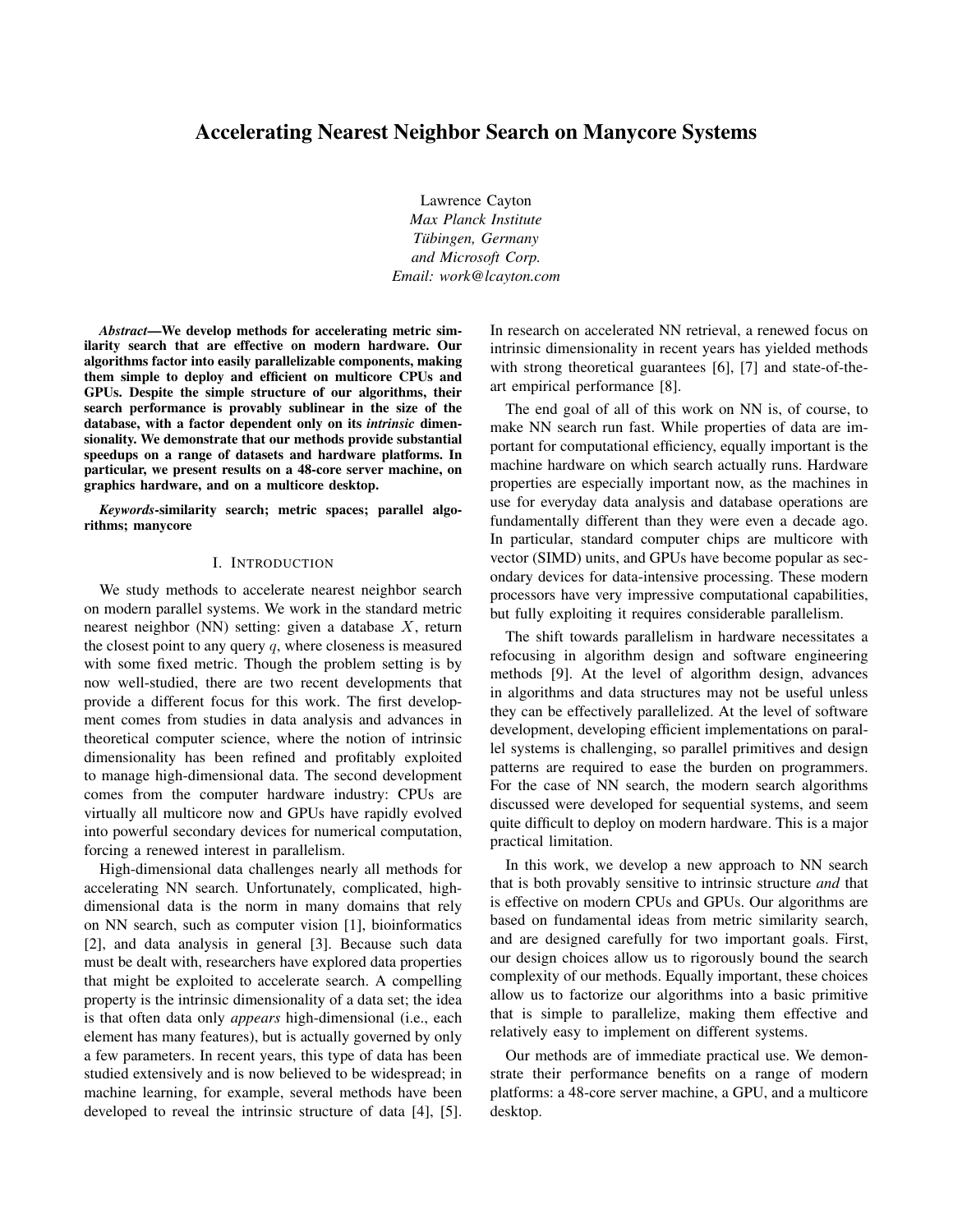# II. RELATED WORK

The focus of the present work is unique; as far as we know, it is the only work to simultaneously make use of modern algorithmic developments and modern hardware. Still, the ideas behind our methods are based on a substantial amount of previous work: the algorithmic ideas are based on techniques from metric similarity search; the results on intrinsic dimensionality are related to ideas developed mostly in the theory and data analysis communities; and the motivation behind the project comes from recent trends in computer hardware, especially as related to databases.

The data structure and algorithm in this work are based on two fundamentals of algorithms for metric data: space decomposition and the triangle inequality. These pillars are used in virtually all work on metric NN search; see the surveys of Chávez et al. and Clarkson for detailed overviews [10], [11]. Two of the most empirically effective structures are AESA [12] and metric ball trees [13], [14], both of which have spawned many relatives.

A long-standing problem in similarity search is the difficulty of dealing with high-dimensional data; e.g. [15]–[17]. The basic challenge is that space-decomposition structures that reduce the work for NN retrieval seem to have performance that scales exponentially with the dimensionality of the data, rendering them useless to all but the smallest problems. Recently, there have been two promising directions of work that attempt to deal with this challenge.

The first is called Locality Sensitive Hashing (LSH) [18]. LSH has retrieval performance that is provably sublinear, independent of the underlying dimensionality. This was a major theoretical breakthrough and the data structure has been successfully deployed on some tasks (e.g. [2]). However, LSH has some limitations: it can only provide approximate answers, it is defined only for particular distance measures (not at the generality of metrics), and setting the parameters correctly can be complex [19].

The second line of work, upon which we build, is based on the notion of *intrinsic dimensionality*. The basic idea here is that many data sets only appear high-dimensional, but are actually governed by a small number of parameters. Within data analysis and machine learning, the idea of low-dimensional intrinsic structure has become extremely popular and such structure is believed to be common in many data sets of interests [4], [5].

In the context of NN search, the focus on intrinsic dimensionality has been profitable theoretically and empirically. In particular, the *expansion rate* is a notion of metric space dimensionality that is central to a series of algorithms with strong runtime bounds and excellent performance in practice [6]–[8], [20].

Perhaps the two methods most similar to the present work are the Cover Tree [8] and the GNAT [16]; let us distinguish this research from the present work. The GNAT uses a simple space decomposition based on representatives from the database, much as we do, and also discusses the idea of intrinsic dimensionality. However, the relationship of the GNAT's search performance and the intrinsic dimensionality is only discussed in an informal, heuristic way, whereas we give rigorous runtime guarantees. These rigorous bounds require a search algorithm that is different than that of the GNAT. Additionally, parallelization is not discussed in [16].

The Cover Tree has rigorous guarantees on the query time dependent on the expansion rate and has empirical performance that is state of the art. Even so, our algorithms, data structure, and theory are substantially different; in particular, the Cover Tree is a deep tree and is explored in a conditional way that seems quite difficult to parallelize. We compare our method with the Cover Tree in the experiments.

Next, we touch on the major inspiration for this paper: the use of hardware to accelerate data-intensive processes. Impelled by the sudden ubiquity of multicore CPUs and the development of GPUs for general-purpose computation, this area of research has exploded in the last decade; let us provide a couple of inspiring examples. A relatively early work develops methods to off-load expensive database operations onto the GPU [21]. A very recent piece of work tunes basic tree search algorithms (such as for index lookup) to be effective on modern multicore CPUs and GPUs [22].

Finally, there have been a few papers related to NN and manycore. One paper suggests simply running brute force search on a GPU to accelerate NN search [23]; this simple approach provides a surprising amount of acceleration over computation on sequential CPUs [24]. A very recent paper studies accelerated NN specifically for a multicore CPU platform, but this method offers no runtime guarantees [25]; in particular, its running time is not sublinear in the database size.

#### III. CHALLENGES OF MANYCORE

In this section, we describe the challenges of algorithm design for manycore systems.

*Manycore* simply means a system with a high-core count, such as a GPU or 48-core system. From the perspective of algorithm design, the characteristic feature of a manycore system is not so much a certain minimum core count as it is the requirement that algorithms decompose into hundreds or thousands of pieces—i.e., algorithms must be *fundamentally parallel*. As a concrete example, consider the difference between designing an algorithm for a dual-core chip and for a GPU. Effectively utilizing a dual-core chip might be possible by re-engineering a sequential algorithm; however, fully utilizing a modern GPU requires an algorithm that decomposes into *thousands* of threads, which is a vastly different regime than the sequential one.

The main challenge of manycore algorithm is simply finding enough parallelism is an a problem. Beyond this basic challenge, there are a variety of performance pitfalls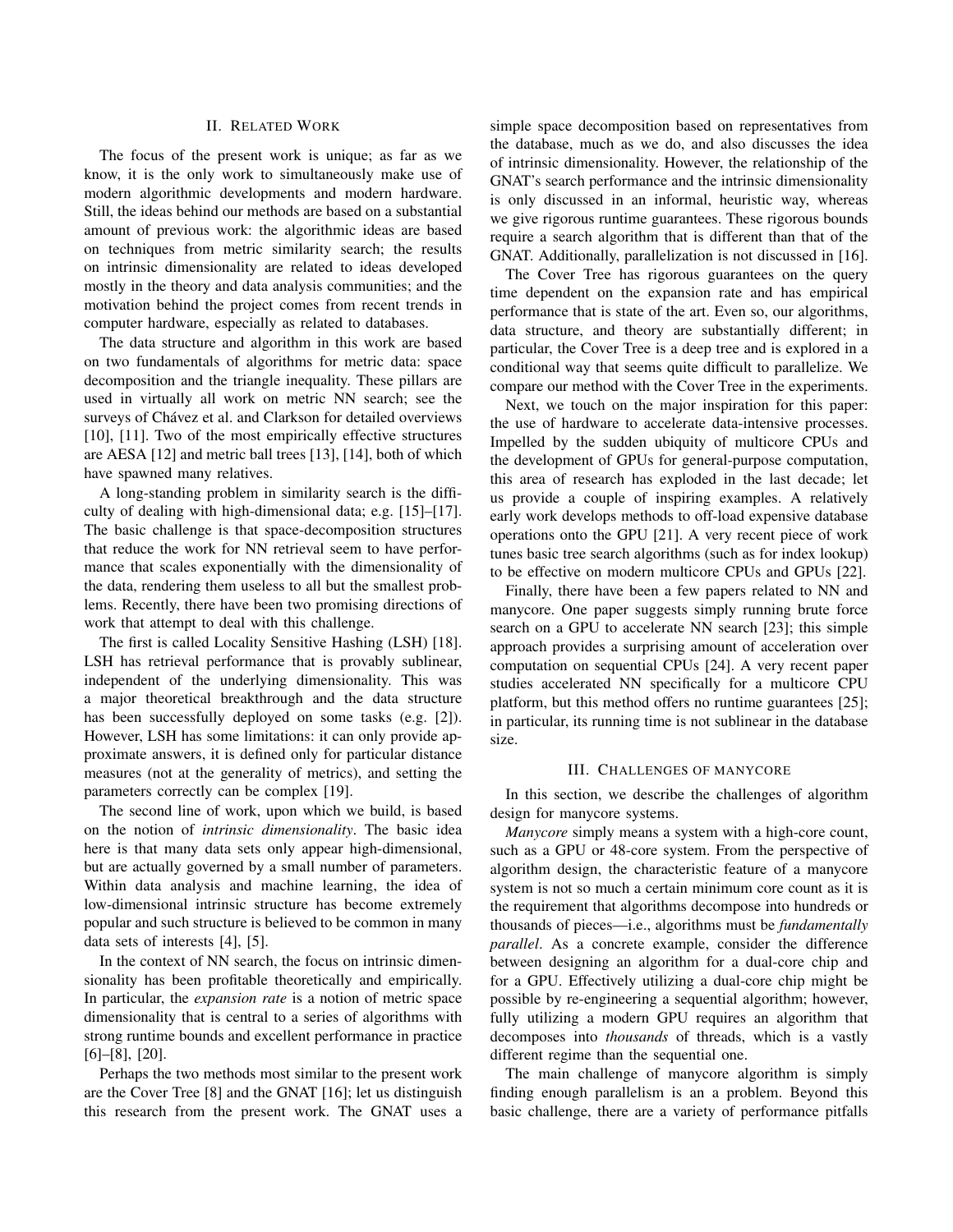to be avoided. First, there can be a significant penalty for synchronization (and more generally, communication) among threads. In particular, computational resources can be wasted as some threads sit idle waiting for others, and the cost of exchanging messages between threads can be nontrivial. Second, load-balancing can be a major challenge; not only does a problem have to be decomposed into thousands of pieces, those pieces need to be roughly the same size. Third, conditional computation can be inefficient. This is especially true on GPUs, on account of their wide vector units and limited branch prediction ability. Finally, access to memory can be a bottleneck. Though this bottleneck exists on single-core systems, it is exacerbated by a multiplicity of threads accessing the memory system, and, in the case of GPUs, primitive caching. See e.g. [26] for more details on these challenges.

As an illustrating example of these principles, and to further motivate the present work, let us consider porting a standard sequential NN data structure over to a manycore system. We use metric trees as an example [13]. This data structure is popular, effective, and closely related to the stateof-the-art Cover Tree. Moreover, its basic structure is quite similar to many NN schemes.

The data structure is a deep tree, with nodes that are associated with regions of space that contain a subset of the database. Querying this data structure requires a depthfirst exploration of the tree. This exploration involves an interleaved series of distance computations, bound computations, and distance comparisons. These computations and comparisons guide the exploration process, resulting in computational structure that is conditional. Put differently, the specific distance calculations made at one step depend on the comparisons from the previous step.

To implement the search algorithm on a manycore system, we must first decide how to decompose the search algorithm into subtasks. The two natural parallelization schemes are distributing different nodes of the tree across threads and distributing queries across threads.<sup>1</sup> Unfortunately, both have problems. The node-parallel scheme can lead to significant thread imbalance since many nodes will be not be accessed during a search. This scheme also requires significant communication between threads. The other scheme, parallelizing over queries, is only appropriate in the case when many queries are run at once. Even when this scheme is appropriate, it can lead to a work imbalance depending on the location of queries and the distribution of the database. Another drawback of this scheme is that it makes inefficient use of the memory bus: if multiple queries all need to access a particular portion of the database, it is much more efficient to do one load from memory rather than many loads. Hence both of the natural parallelization schemes are possible, but come with major drawbacks.

An additional complication is the conditional nature of the computation, which seems endemic to sequential metric search algorithms. This conditional structure—in which the database elements that are retrieved and examined depend on the results of inequality evaluations—requires a complicated series of memory accesses which are difficult to hide the latency of; as a result it is difficult to keep the (many) processing elements busy.

In addition to performance considerations, there is the major issue of program complexity: developing a manycore implementation of a deep tree structure with the requisite synchronization is highly non-trivial. This difficulty is compounded because the goal of the implementation is to accelerate NN search, meaning that many performance considerations must be examined carefully.

Though some of these difficulties could perhaps be overcome, the basic structure of the metric tree search algorithm is not a natural fit for a manycore architecture: it does not seem to decompose easily into many independent pieces. In sharp contrast, brute force search parallelizes trivially, as we describe in the next section.

# IV. THE BRUTE FORCE PRIMITIVE

In the last section, we explored the possibility of fitting a metric tree onto a manycore system and encountered many difficulties. In this section, we describe the brute force search approach to NN search, which is simple to parallelize. But though it parallelizes easily, brute force search requires much more total work than an intelligent tree-based search. Hence we introduce brute force here not as a complete solution to NN search, but as a useful *primitive* to build intelligent search algorithms on top of. By using brute force as a primitive, our search algorithms—developed in the coming sections—are able to reduce the work for NN search *and* parallelize effectively.

Given a set of queries  $Q$  and a database  $X$  with  $n$ elements, finding the NNs for all  $q \in Q$  can be achieved by a series of linear scans. For each query  $q$ , the distance between q and each  $x \in X$  is computed, the distances are compared, and the database point that is closest is returned. We denote this subroutine as  $BF(Q, X)$ . If L is some set of IDs (i.e.  $L \subset \{1, \ldots, n\}$ ), then brute force search between Q and this subset of the database is denoted  $BF(Q, X[L])$ .

The work required for  $BF(Q, X)$  is  $O(n)$  per query; we later prove that our accelerated search algorithms have work only roughly  $O(\sqrt{n})$ , which is performed in two brute force calls  $BF(Q, X[L_1])$  and  $BF(Q, X[L_2])$ , where lists  $L_1$  and  $L_2$  are determined by our algorithm.

Parallelizing  $BF(Q, X)$  is relatively straightforward; we provide a brief overview here, then go into detail in section VIII. We break the procedure down into two steps: a distance computation step, and a comparison step. In the distance computation step, all pairs of distances are computed. This

<sup>&</sup>lt;sup>1</sup>Note that simply distributing the database elements across threads is a special case of distributing the nodes across threads.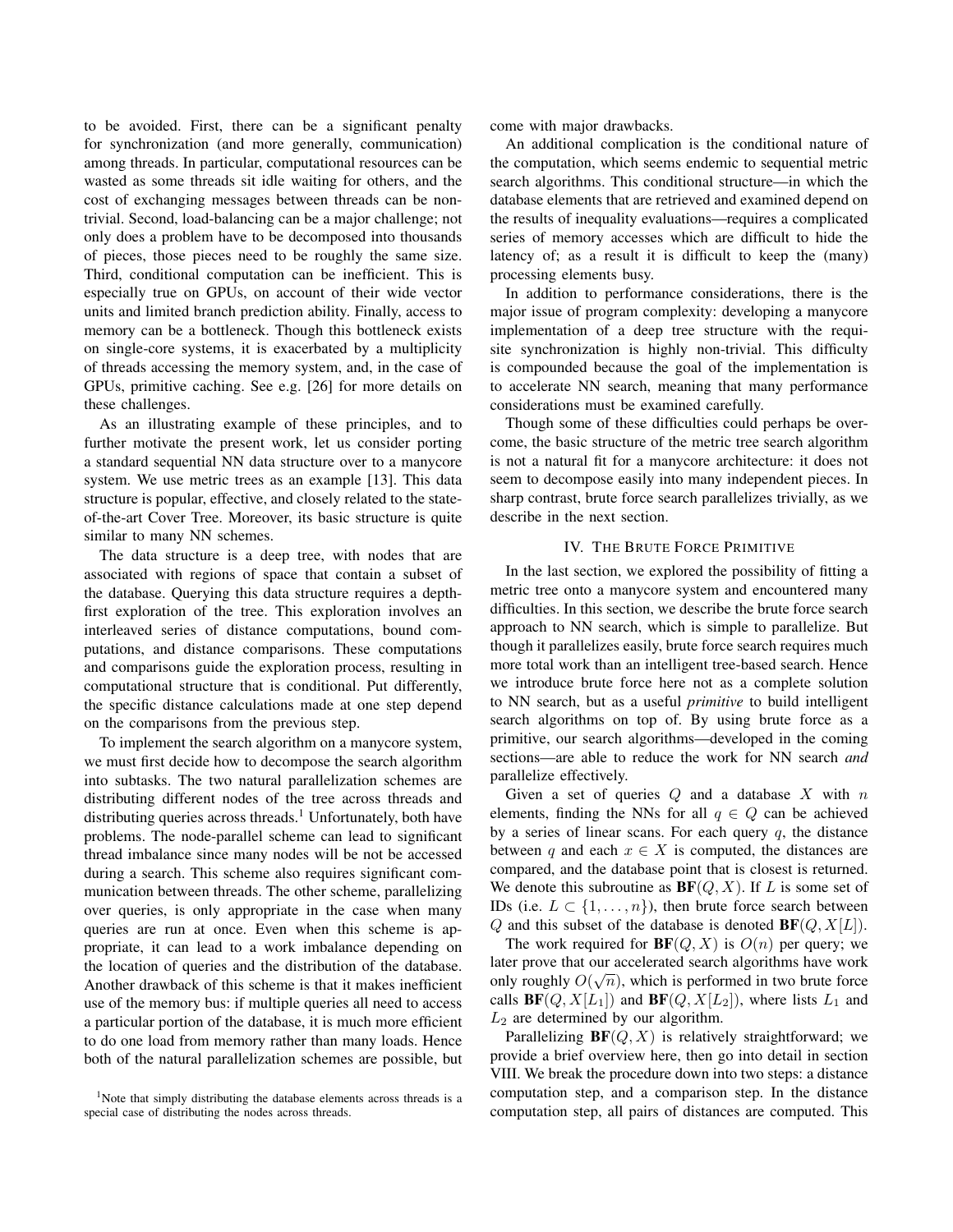has virtually the same structure as matrix-matrix multiply, and hence block decomposition approaches are effective. In the case where there is only a single query presented at a time (e.g. a stream of queries), the distance computation step of  $BF(q, X)$  has the structure of a matrix-vector multiplication. In both cases, the parallelization is extremely wellstudied.<sup>2</sup>

The second step is the comparison: for each query, the distances must be compared, and the nearest database element returned. This is simple to do in parallel systems as well; the problem can simply be plugged into the standard parallelreduce paradigm where comparisons are made according to an inverted binary tree.

The simple structure of BF makes it relatively simple to manage the challenges of manycore implementation described the in the last section. In contrast, accelerated NN routines seem to depend on a complex computational structure. A major contribution of the present work is in demonstrating that a much simpler structure can be substituted without significant loss.

With the brute force primitive in place, we proceed to discuss our data structure and algorithms, all of which will be built from this primitive.

# V. DATA STRUCTURE

We discuss the data structure underlying our methods in this section, which we call the *Random Ball Cover* (RBC). This is a simple, single-level cover of the underlying metric space. The basic idea is to use a random subset of the database as representatives for the rest of the DB.

The database is denoted  $X = \{x_1, \ldots, x_n\}$  and the metric in use is denoted  $\rho(\cdot, \cdot)$ . The data structure consists of a random subset of the database, which will be of size about  $\widehat{\mathcal{O}}(\sqrt{m})$  $O(\sqrt{n})$ ; we make this precise later. This set of random representatives will be denoted  $R$ . It is built by choosing each element of the database independently at random with probability  $n_r/n$ , where the exact value of  $n_r$  is discussed in the theory section. In expectation, there will be  $n_r$ representatives chosen—one can think of the symbol  $n_r$  as shorthand for number of representatives.

Each representative *owns* some subset of the database. The list of points that a representative  $r$  owns is denoted  $L_r$ , which we will at times refer to as an *ownership list*. In principle,  $L_r$  could contain any subset of the database, but for our algorithms  $L_r$  will contain points near to r.

Finally, for each representative  $r$ , a radius is stored. This radius is defined as the distance from  $r$  to the furthest point that it owns:

$$
\psi_r = \max_{x \in L_r} \rho(x, r).
$$

To summarize, the RBC data structure is simply a set of representatives  $R$ , along with an ownership list  $L_r$  and radius  $\psi_r$  for each  $r \in R$ .

We introduce two search algorithms which use the RBC in the next section, called the *exact* and *one-shot* algorithms. For the exact search algorithm, the ownership list  $L_r$  contains all  $x \in X$  for which r is the nearest neighbor among R. For the one-shot algorithm,  $L_r$  contains a suitably sized set of  $r$ 's NNs among  $X$ .

The focus of this paper is on algorithms that are simple to parallelize; this is achieved by folding the computational work into brute force calls. The building routines for the RBC demonstrate this principle concisely. The building routine for the exact search algorithm must find the NN for each  $x \in X$  among the representatives R. Thus this routine is simply a call to  $BF(X, R)$ . Similarly, the building routine for the one-shot algorithm must find the NNs for each representative  $R$  among the database elements  $X$ ; thus this procedure is simply a call to  $BF(R, X)$ . Both parallelize easily.

With the data structure and notation in place, we proceed to describe the search algorithms.

#### VI. SEARCH ALGORITHMS

In this section, we describe two search algorithms which use the RBC data structure. The theoretical analysis of these algorithms appears in the next section. Both of these algorithms build up from the brute force search primitive.

We first describe the *one-shot* algorithm, then the *exact* search algorithm; both are quite simple. Both algorithms rely on a randomized data structure, and so are probabilistic. In the one-shot algorithm, the solution itself is randomized: the data structure returns a correct result with high probability. In the exact algorithm, the solution is guaranteed to be correct; only the running time is probabilistic.<sup>3</sup> Hence when an exact answer is required, the exact algorithm is appropriate; if a small amount of error can be tolerated, the one-shot algorithm is simpler and often faster, as we show in the experiments.

For simplicity, we focus on the problem of 1-NN search, but mention the minor differences for  $k$ -NN where appropriate.

# *A. One-shot search*

First, let us review the RBC data structure. The representatives  $R$  are chosen at independently at random, and each ownership list  $L_r$  contains the s closest database elements to  $r$ . Depending on the setting of  $s$ , points will typically belong to more than one representative. We discuss these parameters further in the theory section.

On a query  $q$ , the algorithm proceeds as follows. It first computes the NN to  $q$  among the representatives using a

<sup>2</sup>See, for example, the workshop series *Parallel Matrix Algorithms and Applications*.

<sup>&</sup>lt;sup>3</sup>This algorithm can be easily modified so that it only guarantees an *approximate* nearest neighbor, which reduces search time.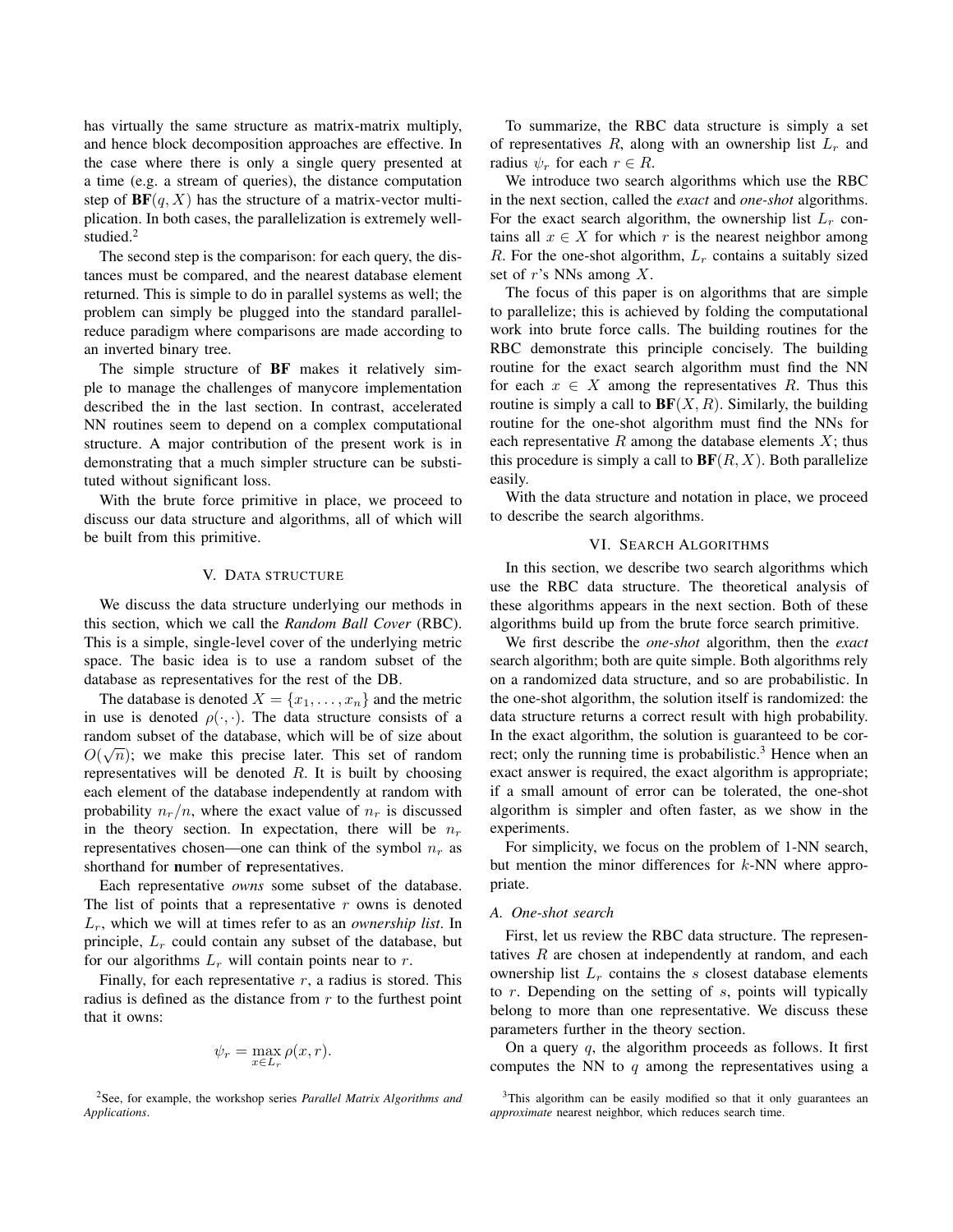simple linear scan (brute force search), call it  $r$ . It then scans the ownership list  $L_r$ , computing the distance from  $q$  to each listed database point. The nearest one is returned as the nearest neighbor. In the case of  $k$ -NN search, the nearest  $k$ are returned from  $L_r$ .

We restate the algorithm in terms of the brute force primitive. The algorithm first calls  $BF(q, R)$ , which returns a representative r. It then calls  $BF(q, X[L_r])$  and returns the answer.

The one-shot algorithm is almost absurdly simple. Yet, as we show rigorously in the theory section, it provides a massive speedup; in particular, it reduces the work from  $O(n)$  (required for a full brute force search) to roughly  $O(\sqrt{n})$ . Moreover, it is very fast empirically, as we show in the experiments section.

#### *B. Exact search*

Whereas the one-shot algorithm does not use the triangle inequality (though the analysis requires it), the exact search algorithm explicitly prunes portions of the space using it; it is thus reminiscent of classic branch-and-bound techniques.

Like the one-shot algorithm, the exact search algorithm uses the RBC data structure. However, the ownership list is slightly different: each representative  $r$  owns the database elements for which it is the nearest representative. The data structure is constructed algorithmically as follows. The build algorithm calls  $BF(X, R)$ , then adds each  $x \in X$  to the ownership list of its returned NN in R. The radii  $\psi_r$  are set to  $\max_{x \in L_r} \rho(x, r)$  as before.

We now detail the search algorithm. First, the closest point to q among all  $r \in R$  is computed; call it  $r_q$ , and let  $\gamma =$  $\rho(q, r_q)$ . This distance is an upper bound on the distance to q's NN (since  $r_q \in X$ ), and so the algorithm can use it to discard some of the database from consideration. Recall that the radius of each representative r is stored as  $\psi_r$ —*i.e.* each  $x \in L_r$  satisfies  $\rho(x,r) \leq \psi_r$ . Because  $\gamma$  is an upper bound on the distance to the NN, any point belonging to an  $r$  satisfying

$$
\rho(q, r) > \gamma + \psi_r \tag{1}
$$

can be discarded. The following sketch illustrates (1); since there is a point within distance  $\gamma$  of q, no points within distance  $\psi_r$  of r can be q's NN.



Hence the only points that need to be considered belong to a list  $L_r$ , where r violates (1).

The algorithm simultaneously checks a second bound in hopes of pruning out more of the representatives. As Lemma

1 (see section VII) shows, if  $r_q$  is  $q$ 's NN among the representatives, any representative that owns  $q$ 's NN must satisfy

$$
\rho(q,r) \le 3 \cdot \rho(q,r_q). \tag{2}
$$

Hence any representative violating this inequality is pruned out by the search algorithm.

In the case of  $k$ -NN search, inequalities (1) and (2) are evaluated with respect to the kth-nearest representative instead of the nearest.

Once the pruning stage is complete, the search algorithm computes the distance to all points belonging to one of the remaining representatives, and returns the nearest.

We restate the algorithm in terms of our primitive. It first computes  $BF(q, R)$ , much like the one-shot algorithm. In this case, however, the distances must be retained so that inequalities (1) and (2) can be checked. Once the inequalities are checked, some representatives will still remain, with lists  $L_1, \ldots, L_t$ . Next the search algorithm performs another brute force search, namely  $BF(q, X[L_1 \cup L_2 \cup \ldots \cup L_t])$ , and returns the answer.

We will see that the size of each of the brute force calls we will see that the size of each of the blue force cans<br>is about  $O(\sqrt{n})$ , providing major time savings over a full brute force search.

We emphasize that the computation structure of both search algorithms is quite different from tree-based search, in which bounds are incrementally refined, and distance computations are interleaved with bound evaluations. In both cases, this structure makes the algorithm extremely simple to implement and effective to parallelize. It is rather surprising that such simple algorithms can effectively reduce the work required for NN search, but that is exactly what we show both theoretically and empirically in the following sections.

#### VII. THEORY

In this section, we present rigorous runtime guarantees for our search algorithms. Though the algorithms are intuitive and simple, bounding the runtime is non-trivial. Indeed, many methods for accelerated NN search lack performance guarantees.

As we described in the background section, all methods that reduce the work for NN search have some dependence on the dimensionality of the database. Much of the success of metric indexing methods is commonly ascribed to their dependence only on the intrinsic dimensionality of data. In this section, we prove that the RBC search algorithms scale with the *expansion rate*, which is a useful notion of intrinsic dimensionality.

Definition 1. *Let* B(x, r) *denote the closed ball of radius r around x*—*i.e.* the set  $\{y : \rho(x, y) \le r\}$ —and  $|B(x, r)|$ *denote its cardinality. A finite metric space* M *has expansion rate* c *if for all*  $r > 0$  *and*  $x \in M$ 

$$
|B(x, 2r)| \le c \cdot |B(x, r)|.
$$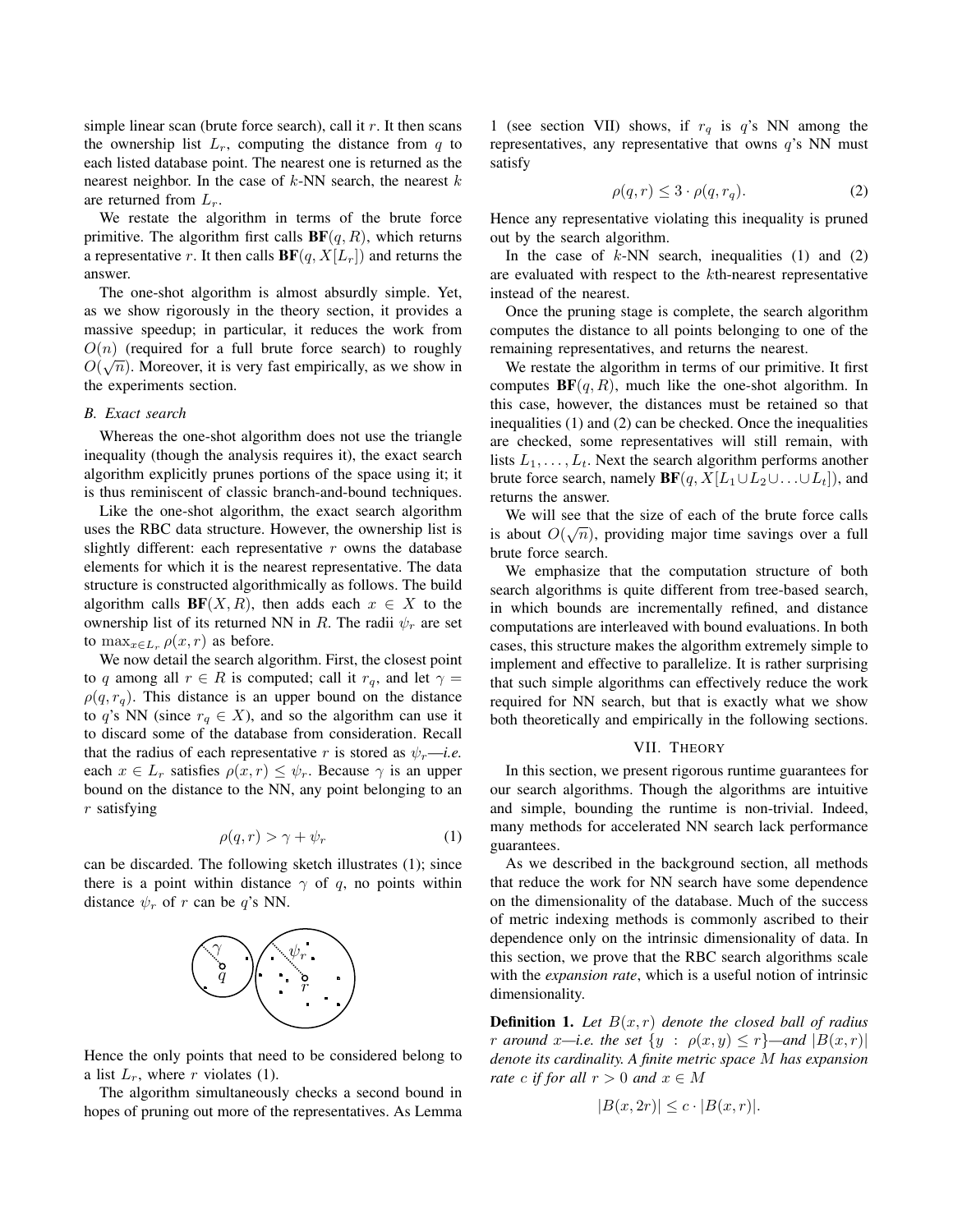The expansion rate is fairly well-establish quantity; see  $[27]$  for mathematical background on it, and  $[7]$ ,  $[8]$ ,  $[11]$ , [20] for details specifically related to NN search. We emphasize that the ideas in this section build off of ideas in the aforementioned papers.

To gain some intuition for this measure, consider a grid of points in  $\mathbb{R}^d$  under the  $\ell_1$  metric

$$
\rho(x, y) = \sum_{i=1}^{d} |x_i - y_i|.
$$

The expansion rate c in this case is  $2^d$ , hence  $\log c$  corresponds to the dimensionality of the data [6].

Before proceeding, we note two important properties of the expansion rate. First, the expansion rate is defined only in terms of the metric, not in terms of the representation of data; in this sense, the rate captures the intrinsic structure of the metric space. Second, the expansion rate is defined for arbitrary metric spaces, so is a meaningful quantity for many problem settings outside of the standard Euclidean one.

Throughout we assume that  $X \cup Q$  has expansion rate c, and we prove bounds dependent on this expansion rate and n. We note that work on lower bounds in related settings suggests that such a dependence on  $c$  is necessary [6].

The exact search algorithm and analysis rely on the following lemma, which is known [11]; we push the proof to the Appendix to streamline the exposition.

**Lemma 1.** *Let*  $R ⊂ X$  *and assign each*  $x ∈ X$  *to its nearest*  $r \in R$ *. Let*  $\gamma = \min_{r \in R} \rho(q, r)$  *(i.e.,*  $\gamma$  *is the distance to q's NN* in  $R$ ). Then, if some  $r^* \in R$  owns the nearest neighbor *to* q *in* X*, it must satisfy*

$$
\rho(q, r^*) \le 3\gamma.
$$

We now analyze the search algorithms. Throughout, we assume  $R$  is a random subset of  $X$ , built by picking each element of X independently at random with probability  $p =$  $n_r/n$ . Recall that the ownership list of  $r \in R$  is denoted  $L_r$ and the radius of this list (i.e.  $\max_{x \in L_r} \rho(x, r)$ ) is denoted  $\psi_r$ . Finally,  $n_r$  is the expected number of representatives and  $n$  is the cardinality of the database.

#### *A. Exact Search*

First, let us consider the exact search algorithm. The search algorithm performs two steps: in the first step, the algorithm performs brute force search from the queries to  $R$ ; and in the second step, it performs a brute force search from the queries to the database elements belonging to ownership lists of un-pruned representatives. The first step clearly has work complexity  $O(n_r)$  per query, where  $n_r$  is the expected number of representatives; the following analysis bounds the complexity of the second step. In particular, we show that the expected number of distance evaluations is  $c^3n/n_r$ . Hence if  $n_r \approx c^{3/2}\sqrt{n}$ , the expected number of distance evaluations  $n_r \approx c \sqrt{n}$ , the expected number of distance evaluations<br>in the second step is  $O(c^{3/2}\sqrt{n})$ , the same as the first step. In the second step is  $O(e^{\gamma t} \sqrt{n})$ , the same as the first step<br>We call  $n_r = O(e^{3/2}\sqrt{n})$  the *standard parameter setting*.

In the first step of the algorithm, the nearest point to  $q$ in R is found; call this point  $r_q$ . How many database points are likely to be closer to q than  $r_q$ ?

Claim 2. *Let* γ *be the distance from* q *to its nearest neighbor in* R,  $r_q$ . The expected number of points in  $B(q, \gamma)$  is  $n/n_r$ , which is  $O(\sqrt{n}/c^{3/2})$  *for the standard parameter setting.* 

*Proof:* Form a list  $L = [x_1, x_2, \dots, x_n]$  by ordering the database points  $x \in X$  by their distance to q. Some subset of X also belongs to R; let  $x_t$  be the first representative appearing in  $L$  (i.e. the closest representative to  $q$ ). Then the expected number of points in  $B(q, \gamma)$  is equal to  $t - 1$ .

A slightly different way to view the process is that the  $L$  is fixed, then  $x_1$  is chosen as a representative with probability  $n_r/n$ , then  $x_2$  is chosen as a representative with probability  $n_r/n$ , and so on. We wish to know the expected time before the first  $x_i$  is chosen as a representative. That is given precisely by the geometric distribution: the number of Bernoulli trials needed to get one success. The mean of a Bernoulli distribution with parameter  $p = n_r/n$  is  $1/p = n/n_r$ . Hence  $\mathbb{E}|B(q,\gamma)| = n/n_r$ , which is  $O(\sqrt{n}/c^{3/2})$  for the standard parameter setting.

We note that a high-probability version of the above claim follows easily from standard concentration bounds. We also point out that the expectation is over randomness in the algorithm; we are not making any distributional assumptions on the database.

After computing the nearest neighbor to the query  $q$ among the representatives, the exact search algorithm uses  $\gamma$  ( $\equiv \rho(q, r_q)$ ) as an upper bound on the distance to q's NN to prune out some representative sets. In particular, any representative r with radius  $\psi_r$  satisfying

$$
\rho(q, r) > \gamma + \psi_r \tag{3}
$$

cannot possibly own q's NN. Additionally, the algorithm can safely prune any representative  $r$  such that

$$
\rho(q, r) > 3\gamma. \tag{4}
$$

This property follows from Lemma 1. In the following we only work with inequality (4). The simultaneous use of both inequalities improved the empirical performance, but it is not necessary for the following theory.

The second step of the algorithm examines only points with a representative violating (4). We now show that we can actually restrict this set further, and subsequently bound the cardinality of all points considered.

Claim 3. *Suppose that* x *is the nearest neighbor of* q*, and that*  $r_x$  *is the representative owning* x*. Then*  $\rho(x, r_x) \leq 4\gamma$ .

*Proof:* From the triangle inequality,  $\rho(x, r_x) \leq$  $\rho(x, q) + \rho(q, r_x)$ . But since x is q's NN, and since  $r_x \in X$ ,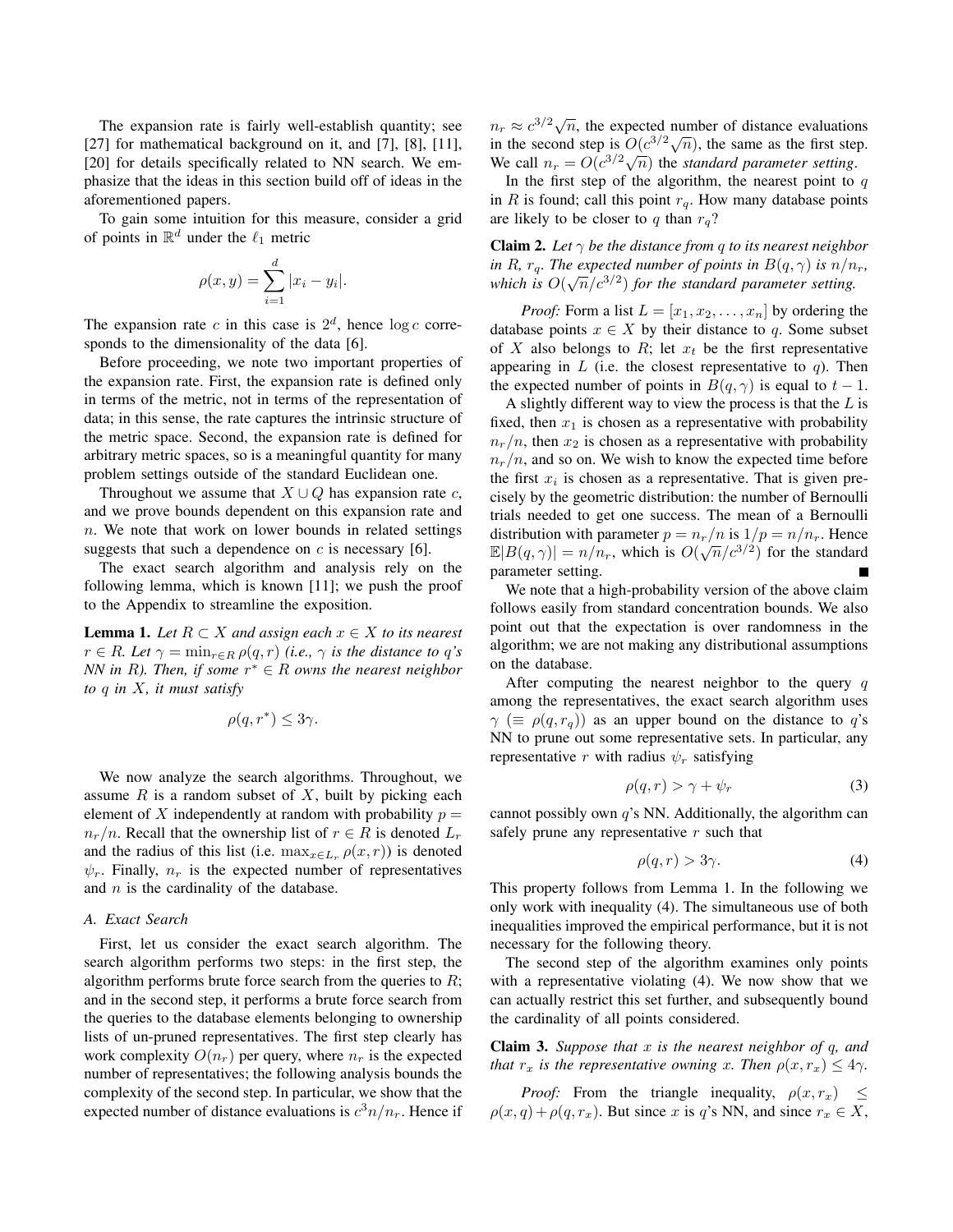$\rho(x, q) \leq \gamma$ . The other term is bounded by  $3\gamma$  on account of (4). Hence the nearest neighbor x must lie within  $4\gamma$  of its representative.

We have shown that the search algorithm only needs to compute distances from  $q$  to points  $x$  that are within distance  $4\gamma$  of their representative. Hence, if the lists  $L_r$  are stored in sorted order according to the distance to  $r$ , the search algorithm can simply ignore all points  $x$  more than distance  $4\gamma$  from their representative.<sup>4</sup>

Theorem 4. *The expected number of points examined in the*  $second\ stage\ of\ the\ exact\ search\ algorithm\ is\ c^3n/n_r, \ which$ *second stage of the exact search digorium is*  $c<sup>n</sup>/$  *is*  $O(c<sup>3/2</sup>\sqrt{n})$  *for the standard parameter setting.* 

*Proof:* By the previous claim, any point  $x$  that the algorithm examines satisfies  $\rho(x, r_x) \leq 4\gamma$ , where  $r_x$  is the representative of  $x$ . From inequality (4), we also know that  $\rho(q, r_x) \leq 3\gamma$ . Putting these two facts together with the triangle inequality, we have that any point  $x$  examined by the algorithm satisfies  $\rho(q, x) \leq 7\gamma$ . In other words, all points examined lie in  $B(q, 7\gamma)$ , which we now bound the cardinality of.

Applying the expansion rate condition, we have that

$$
|B(q,7\gamma)| \le |B(q,8\gamma)| \le c^3 |B(q,\gamma)|. \tag{5}
$$

From Claim 2,  $\mathbb{E}|B(q, \gamma)| = n/n_r$ , which we can plug into (5). The resulting bound is  $\mathbb{E}|B(q, 7\gamma)| \leq c^3 n/n_r$ , which is (5). The resulting bound is  $\mathbb{E}[D(q, t\gamma)] \leq c \gamma t$ <br> $O(c^{3/2}\sqrt{n})$  for the standard parameter setting.

As each x only appears on one list  $L_r$ , each x is only compared to  $q$  once, implying that  $(5)$  bounds not only the *cardinality* of the examined set points, but also the number of computations (in the second step). Since the time for the of computations (in the second step). Since the time for the first brute force step was also  $O(c^{3/2}\sqrt{n})$ , we have shown that the expected runtime of the exact search algorithm is  $O(c^{3/2}\sqrt{n}).$ 

Finally, we add that Theorem 4 can be extended to the k-NN case, with a bound of  $O(c^{3/2}\sqrt{kn})$ . We omit the extra details because of space restrictions.

#### *B. One-Shot Search*

The one-shot search algorithm is considerably simpler than the exact search algorithm, and also uses a slightly different data structure configuration. In particular, the algorithm searches only a single representative list per query, and the ownership lists of the RBC will usually overlap. Unlike the exact search algorithm, the one-shot algorithm only returns the NN with high probability.

With these differences in mind, the resulting time complexity bound is actually quite similar to the bound in Theorem 4. Recall that there are two parameters governing its run time:  $n_r$ , the number of representatives; and s, the number of points assigned to each representative. Hence the time complexity of the one-shot search algorithm is  $O(n_r + s)$ . Thus we need to prove that a certain setting of these parameters guarantees a high probability of success.

We begin with a simple known lemma and then prove the main theorem for the general  $k$ -NN case. This analysis requires some different ideas than the analysis for the exact algorithm and as a result is more technically involved.

**Lemma 5.** *Suppose that*  $\rho(q, r) = \gamma$ *. Then* 

$$
B(q, \gamma) \subset B(r, 2\gamma) \subset B(q, 4\gamma).
$$

*Proof:* Let  $x \in B(q, \gamma)$ . Then  $\rho(x, r) \leq \rho(x, q)$  +  $\rho(q, r) \leq 2\gamma$ , proving the first inequality. For the second, let  $x \in B(r, 2\gamma)$ . Then  $\rho(x, q) \leq \rho(x, r) + \rho(r, q) \leq 2\gamma + \gamma \leq$ 4γ.

Theorem 6. *Set the parameters*

$$
n_r = s = O\left(c\sqrt{kn} \cdot \sqrt{\ln \frac{1}{\delta}}\right).
$$

*Then the one-shot algorithm returns the* k*-NNs with probability at least*  $1 - \delta$ *.* 

*Proof:* Recall that the one-shot algorithm computes the nearest representative to the query  $q$ , and returns the  $k$ closest points owned by this representative. Let  $r_1$  be the nearest representative to q, and let  $\gamma_1 \equiv \rho(q, r_1)$ . Similarly, let  $r_k$  be the k-closest representative and  $\gamma_k \equiv \rho(q, r_k)$ .

First we show that the algorithm succeeds if  $\gamma_k < \psi_{r_1}/2$ , where  $\psi_{r_1}$  is the radius of the ball associated with representative  $r_1$ . Since the representatives are themselves database points,  $\gamma_k$  is an upper bound on the distance to q's kth NN. Hence the k-NNs are contained in  $B(q, \gamma_k)$ ; moreover if  $r_1$ owns this entire set, the one-shot algorithm is guaranteed to return the correct k points. So we show that  $B(q, \gamma_k) \subset$  $B(r_1, \gamma_1)$ , given the assumption that  $\gamma_k < \psi_{r_1}/2$ . Let  $x \in B(q, \gamma_k)$ . Then,

$$
\rho(x, r_1) \leq \rho(x, q) + \rho(q, r_1)
$$
  
\n
$$
\leq \gamma_k + \gamma_1
$$
  
\n
$$
\leq \gamma_k + \gamma_k
$$
  
\n
$$
\leq \psi_{r_1},
$$

as desired. Thus the algorithm fails only if  $\gamma_k > \psi_{r_1}/2$ .

We bound the probability that  $\gamma_k > \psi_{r_1}/2$ . By Lemma 5  $B(r_1, \psi_{r_1}) \subset B(r, 2\gamma_1)$  and  $B(r_1, 2\gamma_1) \subset B(q, 4\gamma_1)$ . Then by the expansion condition,

$$
|B(r_1, \psi_{r_1})| \leq |B(q, 4\gamma_1)| \leq c^2 |B(q, \gamma_1)|.
$$

Moreover,  $B(q, \gamma_1) \subset B(q, \gamma_k)$ , since  $\gamma_k > \gamma_1$ . Rearranging, we have that  $|B(q, \gamma_k)| > 1/c^2 |B(r_1, \psi_{r_1})|$ . Of course,  $B(r_1, \psi_{r_1})$  contains exactly the points owned by  $r_1$ , so  $|B(r_1, \psi_{r_1})| = s$ . Thus there are at least  $s/c^2$  points closer

<sup>&</sup>lt;sup>4</sup>We found that cutting off the search after all points within distance  $4\gamma$ were explored had little effect empirically; hence we opted for the simpler exposition in the algorithms section.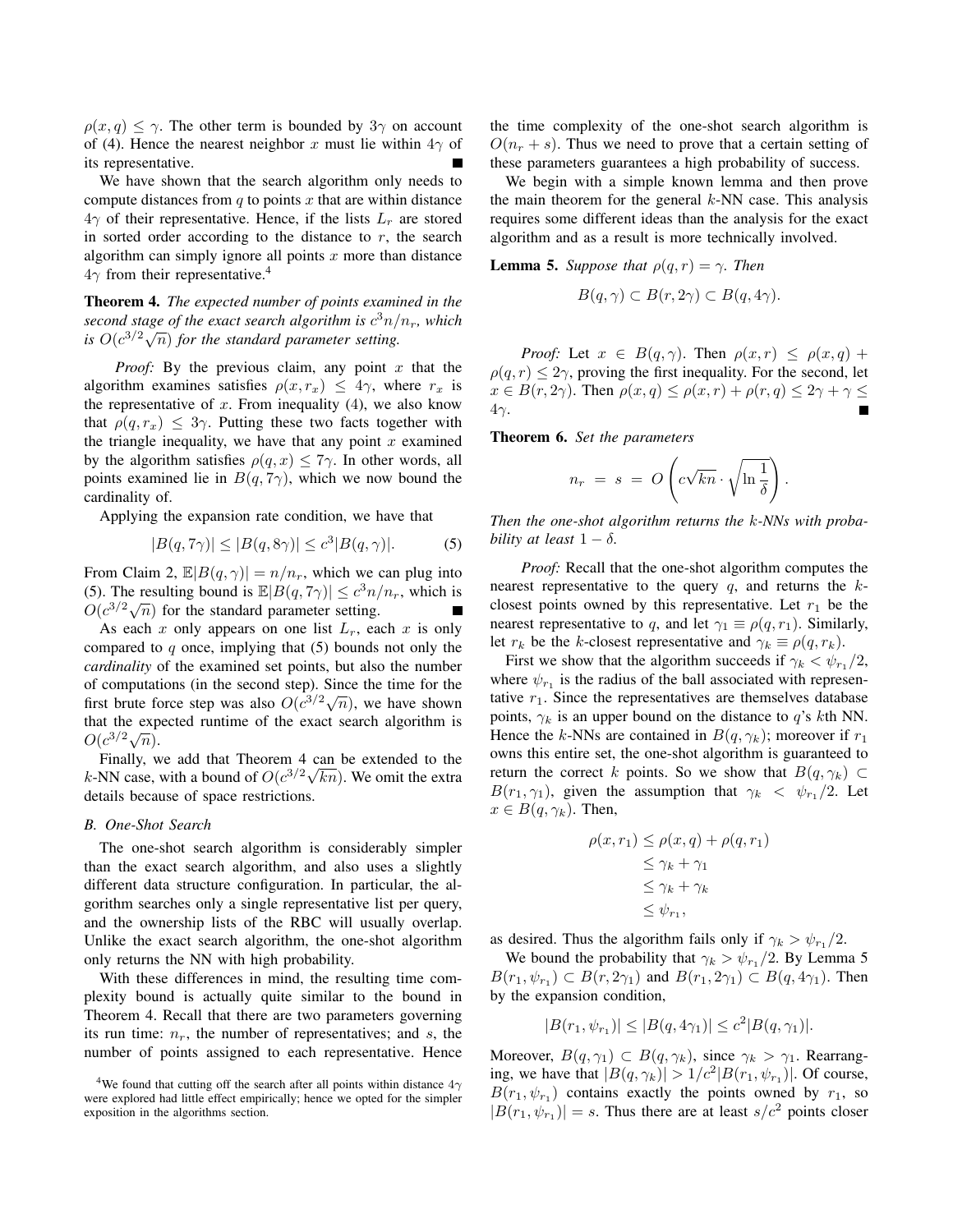to q than  $r_k$ . What is the probability that at most k were chosen as representatives?

The probability is given by the CDF of the binomial distribution  $B(t, p)$  with parameter  $t = s/c^2$ ,  $p = n_r/n$ . The lower tail of the CDF of  $B(t, p)$  can be bounded by

$$
\exp\left[-\frac{1}{2p}\frac{(tp-k)^2}{t}\right]
$$

using Chernoff's inequality. Plugging in the parameters:

$$
\exp\left[-\frac{1}{2}\frac{nc^2}{n_r s}\left(\frac{n_r s}{nc^2} - k\right)^2\right]
$$

.

Set  $n_r = s = \sqrt{\eta k c^2 n}$ . Then  $n c^2 / (n_r s) = n c^2 / (\eta k c^2 n) =$  $1/(\eta k)$ . This simplifies the previous expression to

$$
\exp\left[-\frac{1}{2}\frac{1}{\eta k}(\eta k - k)^2\right] = \exp\left[-\frac{1}{2}\frac{1}{\eta k}(\eta - 1)^2 k^2\right]
$$

$$
\leq \exp\left[-\frac{1}{2}\frac{(\eta - 1)^2}{\eta}\right]
$$

$$
\leq \exp\left[-\frac{1}{8}\eta\right] \quad \text{for } \eta > 2.
$$

Setting  $\delta$  equal to the last line and re-arranging yields the theorem.

### VIII. PARALLEL IMPLEMENTATION

In this section, we detail the implementation of the RBC on a manycore system. We have previously described the RBC algorithms abstractly; this section provides a systemslevel view of the methods. It serves to emphasize the natural parallelism of our methods and provides details behind the experiments in the following section.

### *A. Hardware overview*

The algorithms of this paper are designed for a manycore system, by which we simply mean a shared-memory system with a high core-count. At present, the two dominant forms of manycore systems are GPUs and CPUs. Though these two types of processing units are at present quite different, our methods are simple and general enough to use either effectively. Importantly, we do not make use of features present in one but not the other, such as complex branching abilities, or specialized graphics functionality.

A CPU consists of multiple cores, each of which is essentially an independent processor.<sup>5</sup> Each core has a single instruction, multiple data (SIMD) unit, also called a vector unit. The vector unit is capable of executing an instruction on multiple memory locations simultaneously, and hence is useful for operations on vectors. The vector unit on most contemporary CPUs has four to eight single-precision slots. At the software level, a thread is generally associated with a



Figure 1. Computing distances. Each core is assigned a contiguous segment of queries and database elements to compute distances between (highlighted rows). During a stage of the distance computation, a portion of these elements are loaded into the on-chip memory and partial distances are computed (boxed area within the highlighted rows).

core, not with individual slots of the vector unit. Each core has a small amount of on-chip memory, called a cache.

A GPU has roughly similar components. It consists of multiple cores (also called multiprocessors), each of which is essentially a wide vector unit with a pool of on-chip memory. This on-chip memory is further subdivided into registers, shared memory, and a cache. The number of cores and the width of the vector unit varies across GPU models. The GPU we experiment with (NVIDIA Tesla c2050) has 14 cores, each of which has 32 single-precision slots. Other high-end GPUs have roughly similar configurations. Unlike on the CPU, threads are generally associated with a slot of the vector unit (at least in the CUDA programming model).

## *B. Implementing BF*

In this section, we describe our implementation of the brute force primitive, in which virtually all of the work of our search algorithms takes place.

The most basic implementation design challenge is how to decompose the problem into enough subcomponents to keep all of the processing elements busy. Perhaps the most straightforward way to parallelize BF is a query-level or database-level parallelism; i.e., each query can be processed in parallel, or each database element can be processed in parallel. Our strategy is more subtle and takes into account the two levels of parallelism in the hardware, namely the core level and the vector element level. At the core level, it parallelizes over subsets of the queries and database elements; at the vector unit level, it parallelizes over the features of each element.

This implementation approach is a type of *block* strategy [28]. This strategy exposes the necessary parallelism to keep the processing elements busy. It has an additional major benefit over a simpler decomposition: it minimizes memory accesses by making intelligent use of the on-chip memory. Memory accesses can be a major bottleneck on manycore

<sup>5</sup>We note that for the purposes of this paper, the cores need not be on the same chip.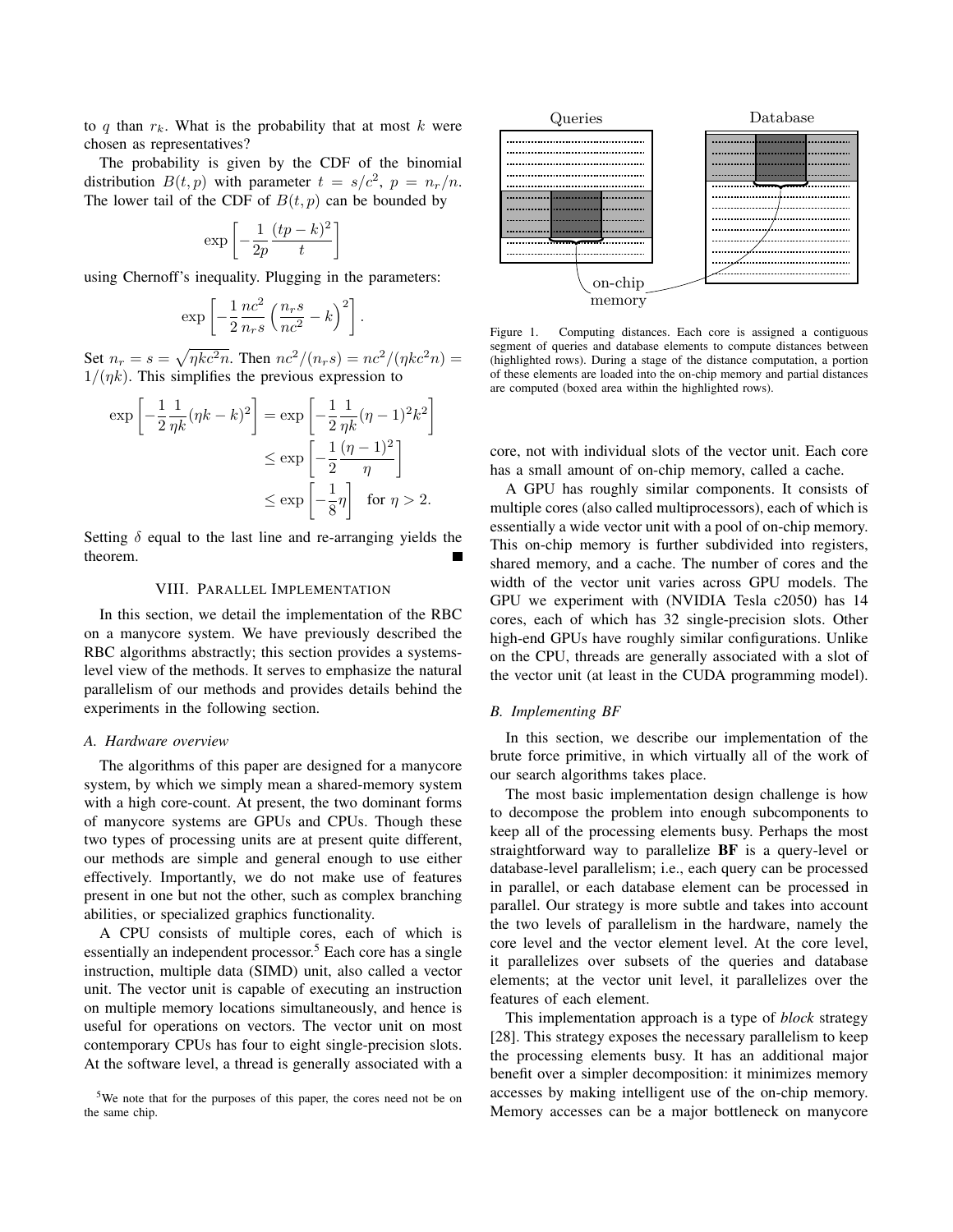systems, hence reducing global memory traffic is crucial for performance.

We proceed to describe the implementation in more detail. Since the programming models for CPUs and GPUs differ, we describe the implementation at the hardware level. Let  $X$  be the database elements that must be examined, and  $Q$ a set of queries. Note that whether  $X$  is the entire database or just some subset is unimportant here.

There are  $|X| \cdot |Q|$  distances to compute; the naive approach is to distribute these computations across the cores uniformly. Instead, each core is assigned a contiguous subblock of  $X$  and of  $Q$ , and must compute all pairwise distances within these sub-blocks. Suppose that a particular core is assigned sub-blocks  $X_i$  and  $Q_j$ . Naively, each  $x \in X_i$  must be loaded from memory  $|Q_i|$  times, and each  $q \in Q_j$  must be loaded  $|X_i|$  times. Instead, the implementation loads all elements of  $X_i$  and all elements of  $Q_j$  into the on-chip memory, and then performs all necessary computations through the vector units. In general,  $X_i$  and  $Q_i$  will be too large to fit into the on-chip memory. Let k be the largest integer such that  $k|X_i| + k|Q_j|$  values fit into the on-chip memory. Then the implementation loads the first k features of all elements of  $X_i$  and  $Q_i$  into the on-chip memory, computes partial distances, then loads the next k features, updates the partial distances, and so on, until reaching the end of all elements. See Figure 1 for a diagram of this process.

In the case where  $|Q| = 1$ —i.e., a single query is processed at a time—we are no longer able to re-use loads from memory, but the parallelism is still designed in the same way. Thus the procedure is relatively more efficient when there are many queries to process at once, in much the same way that matrix-matrix multiplication is generally more efficient than a series of matrix-vector multiplications.

After the distances between each element of  $Q$  and  $X$ are computed, a parallel reduce is used for each  $q \in Q$ to determine the minimum [28]. To avoid storing all the distances, these parallel reduces can be performed in an interleaved fashion with the distance computations.

### IX. EXPERIMENTS

We perform several sets of experiments to demonstrate the effectiveness of our methods. The first, and probably most important, set of experiments demonstrate the performance benefit of the RBC on a 48-core machine, as compared to a brute force implementation (§IX-B). These experiments show that the RBC significantly reduces the work required for NN search and that it parallelizes effectively.

The second set of experiments demonstrates that the RBC is effective on graphics hardware  $(\SIX-C)$ . It is challenging to deploy data structures on such hardware, but very important because of the ubiquity of GPUs in scientific and database systems.

| Name                          | Num pts          | Dim      |  |
|-------------------------------|------------------|----------|--|
| <b>Bio</b>                    | 200 <sub>k</sub> | 74       |  |
| Covertype                     | 500 <sub>k</sub> | 54       |  |
| Physics                       | 100k             | 78       |  |
| Robot                         | 2M               | 21       |  |
| TinyIm                        | 10M              | $4 - 32$ |  |
| Table I                       |                  |          |  |
| <b>OVERVIEW OF DATA SETS.</b> |                  |          |  |

The final set of experiments compares the performance of the RBC to the Cover Tree on a desktop machine (§IX-D). These experiments demonstrate that the exact search algorithm is competitive with the state-of-the-art even on a machine with a low degree of parallelism.

### *A. Experimental setup*

Our CPU implementation of the RBC was written in C and parallelized with OpenMP. Our GPU implementation was written in C and CUDA. Both are available for download from the author's website.

In very low-dimensional spaces, basic data structures like kd-trees are extremely effective, hence the challenging cases are data that is somewhat higher dimensional. We experiment on several different data sets over a range of dimensionalities. Table I provides a quick overview; we describe a few details next.

The Bio, Covertype, and Physics data sets are standard benchmark data sets used in machine learning and are available from the UCI repository [29]. They have been used to benchmark NN search previously [8], [30]. The Robot data was generated from a Barret WAM robotic arm; see [31]. The TinyIm data set is taken from the Tiny Images database, which is used for computer vision research [1]. We took the image descriptors and reduced the dimensionality using the method of random projections. $6$  We experimented with dimensionalities of 4, 8, 16, 32. For all experiments, we measured distance with the  $\ell_2$ -norm (i.e. standard Euclidean distance), which is appropriate for this data.

We perform the first set of CPU experiments on a 48 core/4-chip AMD server machine. Each chip is a 12-core AMD 6176SE processor, and is divided into two 6-core segments. This machine has a high core count, so it is a good system to test the scalability of our algorithms. The comparison to the Cover Tree is performed on a quad-core Intel Core i5 machine, which is a reasonable representative for a mid-range desktop. Our GPU experiments are run on a NVIDIA Tesla c2050 graphics card, which is designed for general purpose computation.<sup>7</sup> We previously described the details of our GPU code in a workshop paper [34].

<sup>6</sup>This dimensionality reduction technique approximately preserves the lengths of vectors, and hence is a useful preprocessor for NN search; see e.g. [32]. The technique is formally justified by the Johnson-Lindenstrauss Lemma [33].

<sup>&</sup>lt;sup>7</sup>We note that, in limited experiments, our methods were effective on (much cheaper) consumer-grade GPUs as well.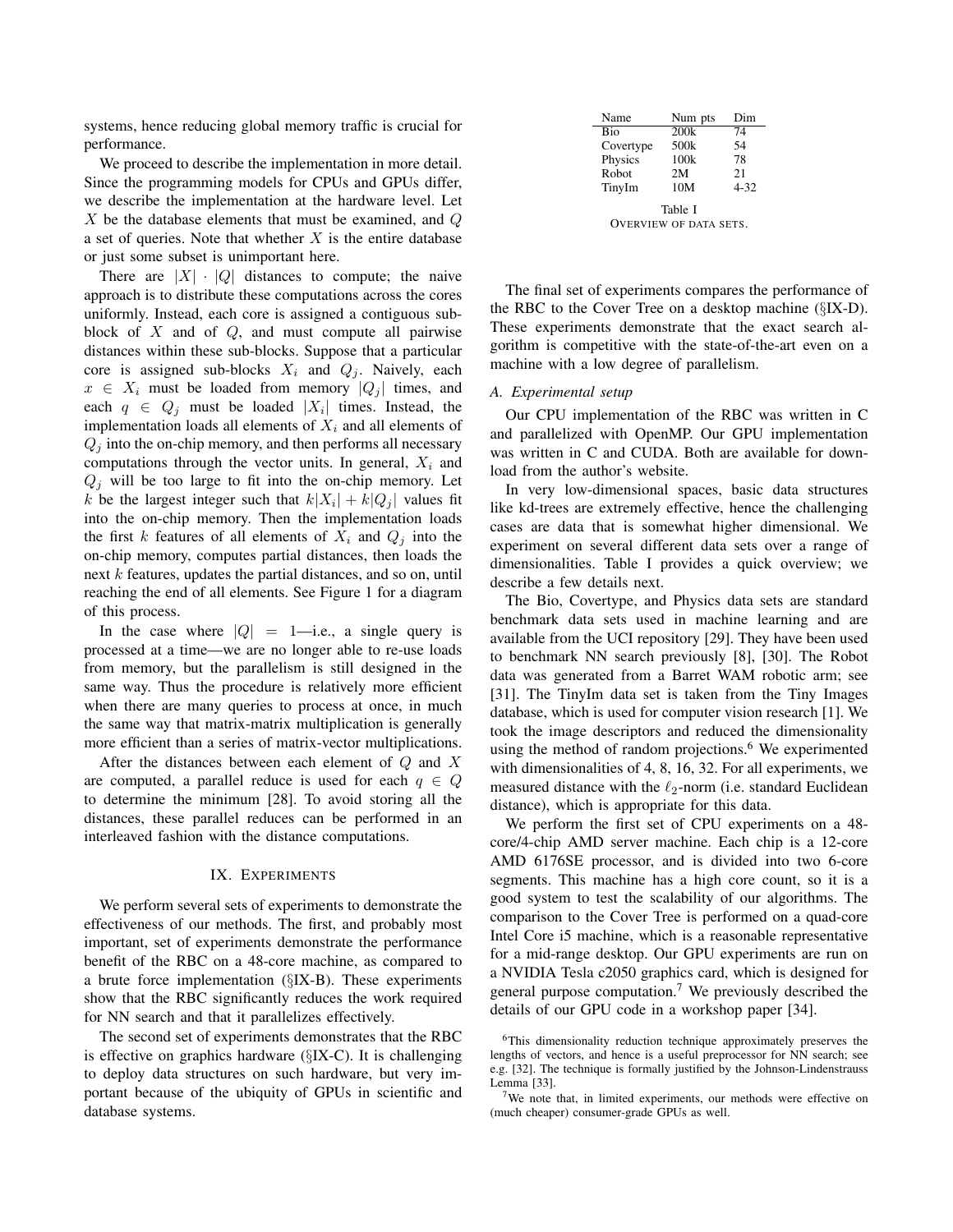

Figure 2. Speedup of exact search over brute force.

### *B. 48-core experiments*

We compare the performance of our methods to brute force search on the 48-core machine. As far as we know, there is no readily available accelerated NN method for such a machine. Furthermore, brute force is already quite fast because of the raw computational power.

First, we look at the performance of the exact search algorithm, which is guaranteed to return the exact NN. Figure 2 shows the results. We are getting a strong speedup of up to two orders of magnitude, despite the challenging hardware setting and the reasonably high data dimensionality.

Next we consider the one-shot search algorithm. As developed in the theory section, we set  $n_r$  (the number of representatives) and s (the number of points owned per representative) equal to one another. The parameter allows one to trade-off between the quality of the solution and time required; we scan over this parameter to show the tradeoff. This algorithm is not guaranteed to return a nearest neighbor, so we must evaluate the quality of the solution. A standard error measure is the *rank* of the returned point: i.e., the number of database points closer to the query than the returned point [30]. A rank of 0 denotes the exact NN, and rank of 1 denotes the second NN, and so on.

Figure 3 shows the results. The speedup achieved in these experiments is quite significant; even with a rank around 10<sup>−</sup><sup>1</sup> (very close to exact search), the *worst* speedup is an order of magnitude. In applications where a small amount of error is tolerable, the one-shot search algorithm can provide a massive speedup, even better than our exact search algorithm in some cases. In many applications, e.g. in data mining, there is uncertainty associated with the data, so a small amount of error in the NN retrieval is not important.

# *C. GPU experiments*

GPUs have impressive brute force search performance, but the GPU architecture makes efficient data structure design quite difficult. In particular, GPUs are vector-style

| Data      | Speedup |
|-----------|---------|
| Bio       | 38.1    |
| Covertype | 94.6    |
| Physics   | 19.0    |
| Robot     | 53.2    |
| TinyIm4   | 188.4   |

Table II GPU RESULTS: SPEEDUP OF THE ONE-SHOT ALGORITHM OVER BRUTE FORCE SEARCH (BOTH ON THE GPU).

processors with limited branching ability; hence conditional computation can lead to serious under-utilization.

We show that our RBC one-shot algorithm provides a substantial speedup over the already-fast brute force search on a GPU. Table II shows the results. We show only the speedups, as the error rate is the same as that of the CPU experiments. The parameter was set to achieve an error rate of roughly  $10^{-1}$  (refer back to Figure 3). Our method is clearly very effective in this setting; despite the challenging hardware design, it provides a one-to-two order of magnitude speedup on all datasets.

### *D. Cover Tree comparison*

Finally, we compare the performance of the RBC to the state-of-the-art sequential algorithm for NN, the Cover Tree. As discussed previously, algorithms for manycore systems (or parallel systems in general) are burdened with major additional design constraints as compared to sequential algorithms. But, if a sequential algorithm is far superior to a parallel one, then it may not be worth using the parallel one at all. Here we show that the RBC is algorithmically competitive with the state-of-the-art: even without leveraging massive parallelism, its performance is comparable to the Cover Tree's and is even superior on the higher-dimensional data sets.

We compare the exact RBC algorithm to the Cover Tree on a quad-core desktop, using code from [8]. The Cover Tree has the advantage that it can use the full architectural advantages of a modern CPU (in particular branching) and that the algorithm need not scale to many cores; the RBC has the advantage that it can use all the cores (though there are only four). Both algorithms are designed for exact nearest neighbor search under the same notion of intrinsic dimensionality.

Table III shows the results.<sup>8</sup> The RBC is competitive on all of the datasets, and significantly outperforms the Cover Tree on the three largest datasets. Again, these results are surprising, as our exact search algorithm is much simpler than the Cover Tree search algorithm, and since our methods have the additional (significant) constraint that they must work on highly parallel systems.

<sup>8</sup>We were unable to get the Cover Tree software to run on the full TinyIm data sets, so we reduced the database size to 1M.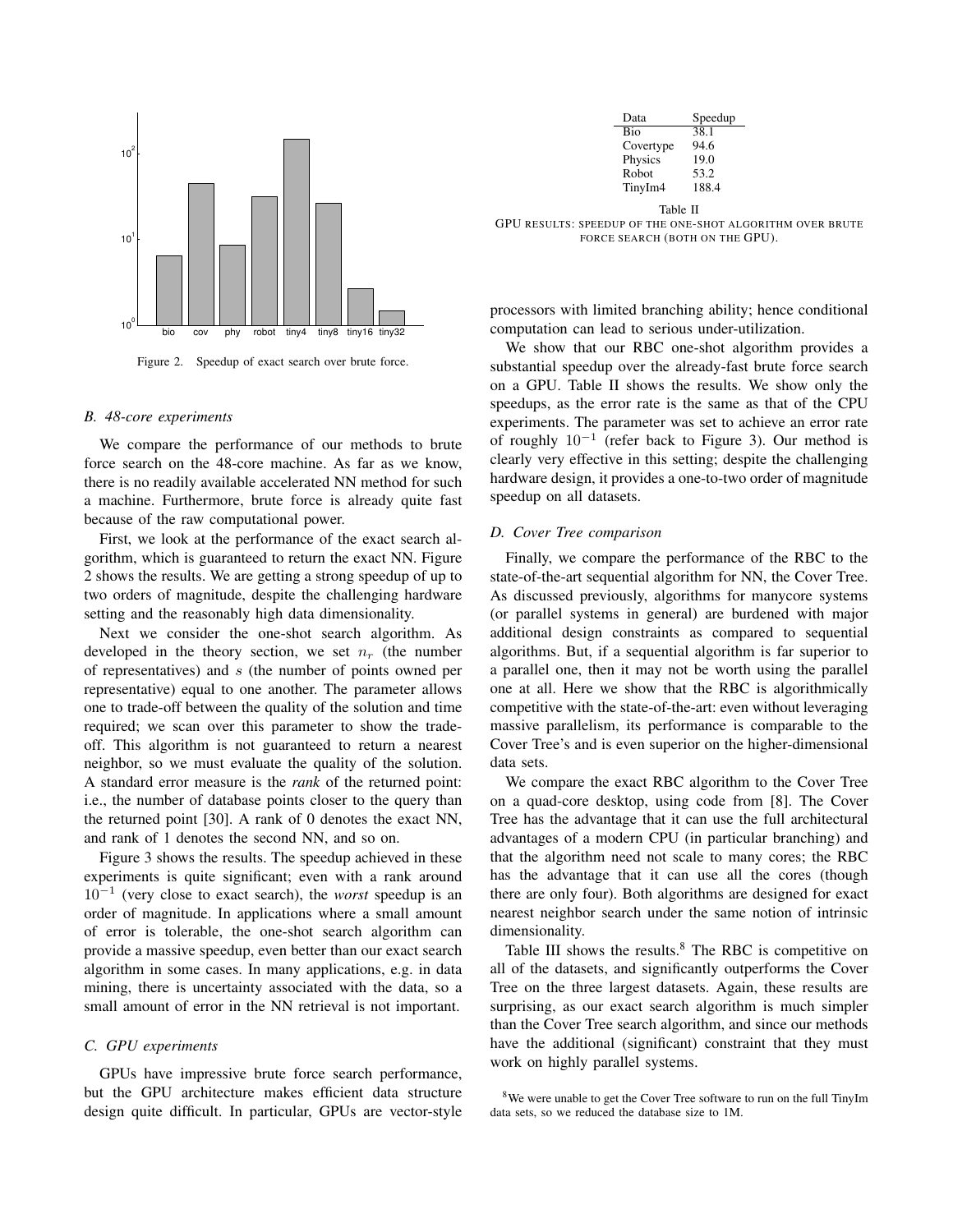

Figure 3. Results of the one-shot algorithm. This is a log-log plot of the speedup as a function of the error rate. The  $x$ -axis is logarithmic and runs from  $10^{-3}$  to  $10^{3}$  and signifies the average (over queries) rank of the returned result. For example, a rank of  $10^{0}$  indicates that on average the algorithm returns the 2nd NN. The y-axis is also logarithmic and runs from  $10^0$  (no speedup) to  $10^4$  (10000x speedup).

| Data              | Cover Tree | <b>RBC</b> |
|-------------------|------------|------------|
| <b>Bio</b>        | 18.9       | 6.4        |
| Covertype         | 0.4        | 1.1        |
| Physics           | 1.9        | 1.7        |
| Robot             | 4.6        | 5.1        |
| Tiny4             | 0.5        | 1.2        |
| Tiny <sub>8</sub> | 14.6       | 3.3        |
| Tiny16            | 178.9      | 25.1       |
| Tiny32            | 387.0      | 67.9       |
|                   |            |            |

Table III

COMPARISON OF THE COVER TREE AND THE EXACT RBC ALGORITHM ON A QUAD-CORE DESKTOP MACHINE. TIMES SHOWN ARE THE TOTAL QUERY TIME IN SECONDS FOR 10K QUERIES.

We note that the RBC has a significantly lower theoretical dependence on the dimensionality than the Cover Tree  $(O(c^{3/2})$  versus  $O(c^{12})$ ). This is reflected in the experiments; the two datasets that the Cover Tree significantly outperforms the RBC on are very low-dimensional: the Tiny4 data set is four-dimensional, and the Covertype dataset has low intrinsic dimensionality [8]. This reduced dependence on dimensionality appears to be another advantage of the RBC and would be interesting to explore further.

# X. CONCLUSION

In this paper, we introduced techniques for metric similarity search on parallel systems. In particular, we demonstrated that the RBC search algorithms significantly reduce the work required for NN retrieval, while being structured in such a way that can be easily implemented on parallel systems. Our experiments show that these techniques are practical on a range of modern hardware. The theory behind the RBC shows that the data structure is broadly effective.

Our code is available for download. This code supplies additional implementation details for the RBC. Moreover, the implementations are practical tools for many NN problems.

An interesting direction for future work is to explore the performance of the RBC in a distributed or multi-GPU environment. The RBC data structure suggests a simple distribution of the database according to the representatives that could be quite effective in such environments. There are many interesting details for study here, such as I/O and communication costs, and the connection to distributed programming paradigms. Furthermore, a distributed implementation would be a useful toolkit item.

## **REFERENCES**

- [1] A. Torralba, R. Fergus, and W. T. Freeman, "80 million tiny images: a large dataset for non-parametric object and scene recognition," *IEEE Transactions on Pattern Analysis and Machine Intelligence*, 2008.
- [2] J. Buhler, "Efficient large-scale sequence comparison by locality-sensitive hashing," *Bioinformatics*, vol. 17, no. 5, pp. 419–28, 2001.
- [3] D. L. Donoho, "High-dimensional data analysis: The curses and blessings of dimensionality," AMS Conf. on Math Challenges of the 21st century, 2000.
- [4] S. T. Roweis and L. K. Saul, "Nonlinear dimensionality reduction by locally linear embedding," *Science*, 2000.